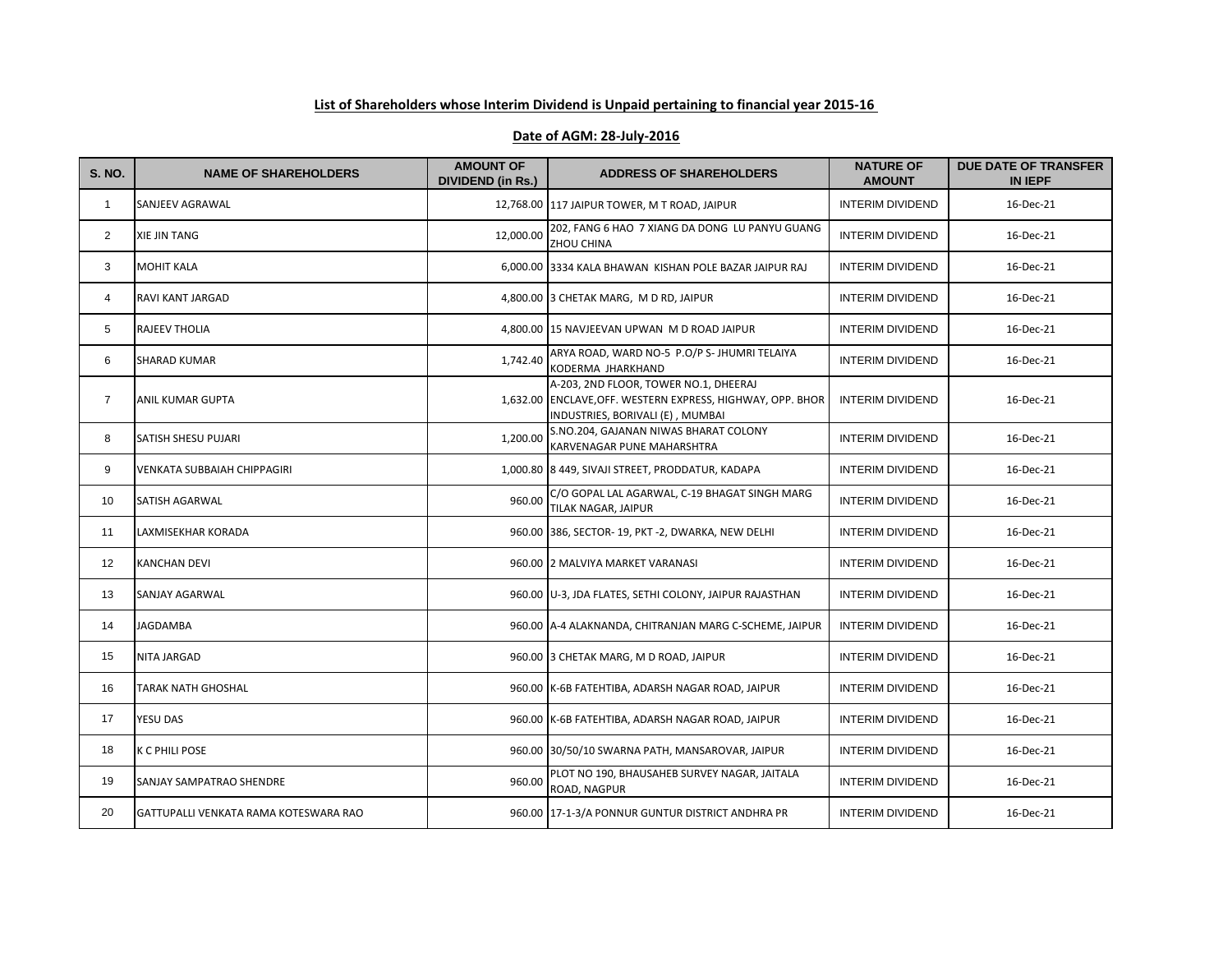| 21 | PUTTA RAJU C                  | 960.00 | 34/1-C 5TH CROSS, LAKSHMI ROAD SHANTHI NAGAR,<br>BANGALORE              | <b>INTERIM DIVIDEND</b> | 16-Dec-21 |
|----|-------------------------------|--------|-------------------------------------------------------------------------|-------------------------|-----------|
| 22 | HARI SHANKER                  |        | 960.00 GRAM HIRALA THASIL, JAMWA RAMGRAH, JAIPUR                        | <b>INTERIM DIVIDEND</b> | 16-Dec-21 |
| 23 | DINESH KUMAR GULECHA          |        | 864.00 20 DEV JI KA BAS PALI RAJASTHAN                                  | <b>INTERIM DIVIDEND</b> | 16-Dec-21 |
| 24 | MANISHA DEVI                  |        | 835.20 2 MALVIYA MARKET VARANASI                                        | <b>INTERIM DIVIDEND</b> | 16-Dec-21 |
| 25 | KRISHAN GOPAL                 |        | 720.00 SECTOR 2 FLAT NO 410, JAWAHAR NAGAR, JAIPUR                      | <b>INTERIM DIVIDEND</b> | 16-Dec-21 |
| 26 | JITENDRA KUMAR JAIN           |        | 720.00 NANKAR 10, SWAROOP COLONY, AJMER ROAD                            | <b>INTERIM DIVIDEND</b> | 16-Dec-21 |
| 27 | JYOTI AGARWAL                 | 480.00 | C/O GOPAL LAL AGARWAL, C-19 BHAGAT SINGH MARG<br>TILAK NAGAR, JAIPUR    | <b>INTERIM DIVIDEND</b> | 16-Dec-21 |
| 28 | MOHD RASHID                   |        | 480.00 1/409 VAN VIHAR COLONY IDGAH DELHI BYPASS JAIPUR                 | <b>INTERIM DIVIDEND</b> | 16-Dec-21 |
| 29 | SUSHIL DIDWANIYA              |        | 480.00 S-3A KABIR MARG, BANI PARK, JAIPUR                               | <b>INTERIM DIVIDEND</b> | 16-Dec-21 |
| 30 | SANJEEV KUMAR SUROLIA         | 480.00 | A-131 NEHRU NAGAR, BASTI SITARAMPURA, PO JAIPUR<br>RAJASTHAN            | <b>INTERIM DIVIDEND</b> | 16-Dec-21 |
| 31 | <b>SUNIL BORDIA</b>           |        | 480.00 5 BORDIA BHAWAN, MALDAS STREET, UDAIPUR RAJ                      | <b>INTERIM DIVIDEND</b> | 16-Dec-21 |
| 32 | MUKESH BHANSALI               | 480.00 | 25/2 BHANSDA WALI POLE, NEAR SINDHI BAZAR,<br><b>UDAIPUR RAJ</b>        | <b>INTERIM DIVIDEND</b> | 16-Dec-21 |
| 33 | NAVDEEP NAVRATANMAL CHORARIYA | 480.00 | 3RD FLOOR VEEKAY TOWER GANDHI ROAD BARDOLI<br><b>GUJARAT</b>            | <b>INTERIM DIVIDEND</b> | 16-Dec-21 |
| 34 | PRAKASH JAIN                  | 480.00 | A/14 TRIKAM NAGAR SOCIETY, NEAR RADHA KRISHNA<br>MANDIR, L H ROAD SURAT | <b>INTERIM DIVIDEND</b> | 16-Dec-21 |
| 35 | DILIP RAMCHADRA GANGURDE      | 480.00 | AT SONAWALE POST - ENGLUN TAL - JUNNAR PUNE<br><b>MAHARASHTRA</b>       | <b>INTERIM DIVIDEND</b> | 16-Dec-21 |
| 36 | AVINASH CHANDRA GUPTA         |        | 480.00 H.NO. 12 VILL. GOLA ROAD PO NAWADA NAWADA BIHAR                  | <b>INTERIM DIVIDEND</b> | 16-Dec-21 |
| 37 | <b>SUNIL KUMAR</b>            |        | 480.00 QR NO 2 H6, TILJUGA ROAD, PO SAKCHI, JAMSHEDPUR                  | <b>INTERIM DIVIDEND</b> | 16-Dec-21 |
| 38 | ANURAG SHAH                   |        | 480.00 748 ACHRIYON KA RASTA, KISHAN POL BAZAR, JAIPUR                  | <b>INTERIM DIVIDEND</b> | 16-Dec-21 |
| 39 | ANIL AGARWAL                  | 480.00 | C/O GOPAL LAL AGARWAL, C-19 BHAGAT SINGH MARG<br>TILAK NAGAR, JAIPUR    | <b>INTERIM DIVIDEND</b> | 16-Dec-21 |
| 40 | RAJESH KUMAR                  |        | 268.80 70 NEW GURU AMAR DASS NAGAR JALANDHAR                            | <b>INTERIM DIVIDEND</b> | 16-Dec-21 |
| 41 | Mrs. JYOTI                    |        | 240.00 WZ-678 B GALI NO. 2 SRI NAGAR COLONY SHAKUR BASTI                | <b>INTERIM DIVIDEND</b> | 16-Dec-21 |
| 42 | ANAND SHANKER AGARWAL         | 240.00 | 58 VIKRAMADITYA PURI S.B.I. OFFICERS COLONY<br><b>BAREILLY</b>          | <b>INTERIM DIVIDEND</b> | 16-Dec-21 |
| 43 | NAWAL KISHORE SHARMA          |        | 240.00 H NO 274, NAHARGARH ROAD, JAIPUR                                 | <b>INTERIM DIVIDEND</b> | 16-Dec-21 |
| 44 | ANITA JAIN                    |        | 240.00 BHOJ KA GALI SAHAR MANDSAUR M.P.                                 | <b>INTERIM DIVIDEND</b> | 16-Dec-21 |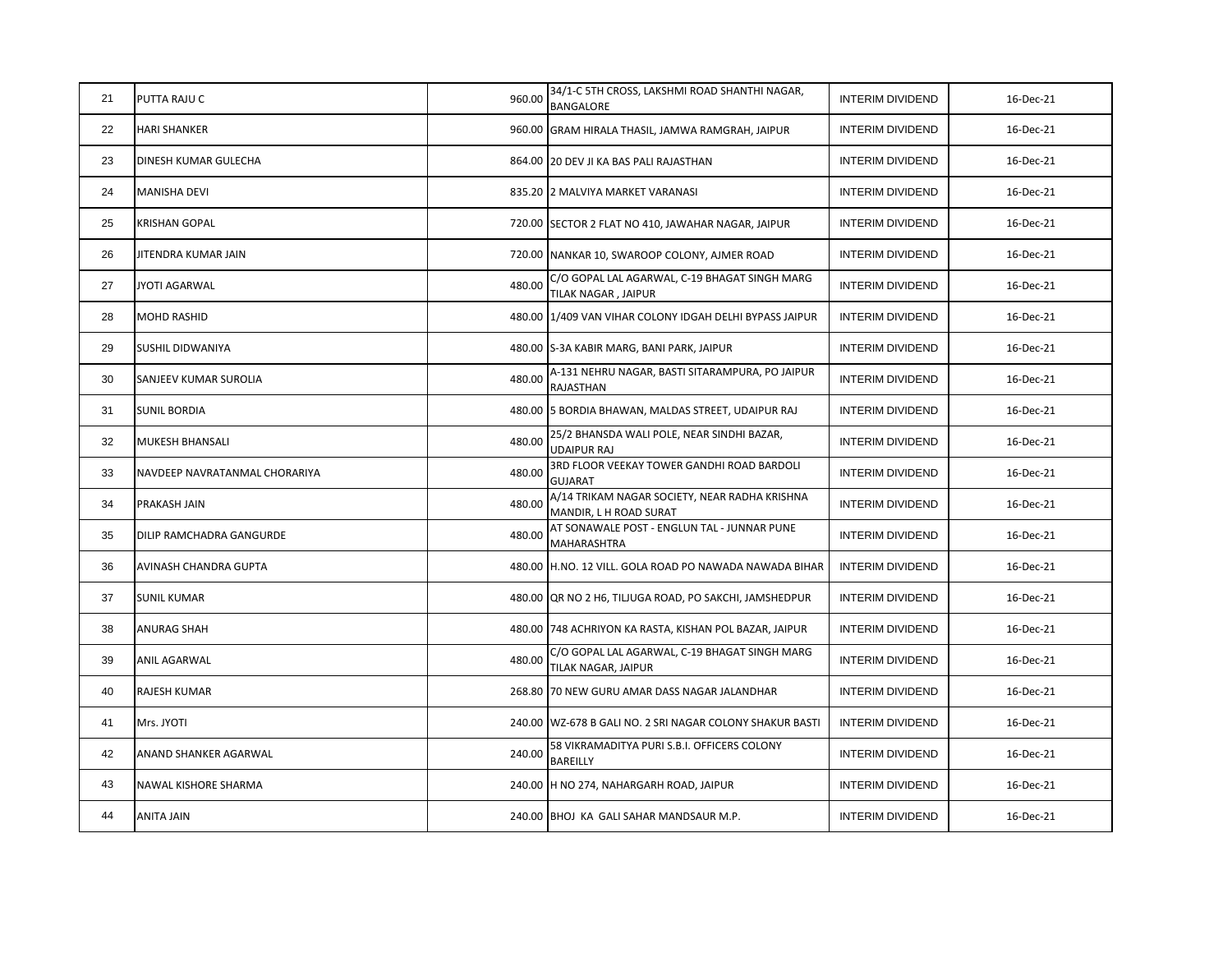| 45 | <b>DWARKA DAS JAIN</b>         |        | 240.00 438 BEES DUKAN RAJA PARK JAIPUR                                                          | <b>INTERIM DIVIDEND</b> | 16-Dec-21 |
|----|--------------------------------|--------|-------------------------------------------------------------------------------------------------|-------------------------|-----------|
| 46 | <b>RAJU CHAINANI</b>           | 240.00 | 101/A SAMIR APARTMENTS, SAINAGAR VASAI (W),<br><b>THANA DIST</b>                                | <b>INTERIM DIVIDEND</b> | 16-Dec-21 |
| 47 | <b>RAHUL SURESH GOSAR</b>      | 240.00 | RAHUL BHAWAN NR. TV CENTRE KHOLESHWAR AKOLA<br><b>MAHARASHTRA</b>                               | <b>INTERIM DIVIDEND</b> | 16-Dec-21 |
| 48 | <b>SNEHA SHARMA</b>            | 240.00 | 141, DASHERA MAIDAN FREEGANJ UJJAIN MADHYA<br>PRADESH                                           | <b>INTERIM DIVIDEND</b> | 16-Dec-21 |
| 49 | <b>MAHESH PATIDAR</b>          |        | 240.00 L-II / 292, KITIYANI COLONY MANDSAUR MP                                                  | <b>INTERIM DIVIDEND</b> | 16-Dec-21 |
| 50 | <b>PRADEEP KUMAR CHANDWANI</b> | 240.00 | C/O. SHREE KRISHNA ELECTRICALS GURUKRIPA COMPLEX,<br>BEHIND BUS STAND MANDSAUR MP               | <b>INTERIM DIVIDEND</b> | 16-Dec-21 |
| 51 | ANIL KUMAR SHARMA              | 240.00 | 118, BEHIND TO KERLA BHAVAN, JAGDALPUR<br>CHHATTISGARH                                          | <b>INTERIM DIVIDEND</b> | 16-Dec-21 |
| 52 | KAKUMANI VENKATA RAGHAVAIAH    | 240.00 | 59A-B/1-1A FLAT NO 102, SURYADEVARA TOWERS,<br>VASAVI NAGAR, VIJAYAWADA                         | <b>INTERIM DIVIDEND</b> | 16-Dec-21 |
| 53 | <b>ADITYA LAKHOTIA</b>         | 240.00 | SHREE JEE TOWER, FLAT NO.402, CIRCULAR ROAD,<br>LALPUR, RANCHI JHARKHAND                        | <b>INTERIM DIVIDEND</b> | 16-Dec-21 |
| 54 | <b>MAVEET KACHHARA</b>         | 240.00 | PANCH RATNA COMP, BHILWARA, ROAD KANKROLI<br><b>RAJSAMOND</b>                                   | <b>INTERIM DIVIDEND</b> | 16-Dec-21 |
| 55 | <b>AYSWARYA A NAIR</b>         |        | 192.00 224 KASTURYPARK CO HSG SOC HALAR TA DT VALSAD                                            | <b>INTERIM DIVIDEND</b> | 16-Dec-21 |
| 56 | RAJEEV.                        |        | 132.00 VILL- SHIVPAAL POST- SHIVPAAL AMBEDKAR NAGAR U.P.                                        | <b>INTERIM DIVIDEND</b> | 16-Dec-21 |
| 57 | <b>SONI GARG</b>               | 120.00 | HOUSE NO 9068 SITA BHAVAN (SATPAL KALIA STREET)<br>NEAR P. R. T. C WORKSHOP (BUS STAND BATHINDA | <b>INTERIM DIVIDEND</b> | 16-Dec-21 |
| 58 | <b>MADAN LAL BHASIN</b>        |        | 120.00 SUPER HOUSE BARA BAZAR BAREILLY                                                          | <b>INTERIM DIVIDEND</b> | 16-Dec-21 |
| 59 | <b>ANAND SHANKER AGARWAL</b>   | 120.00 | 58 VIKRAMADITYA PURI S.B.I. OFFICERS COLONY<br>BAREILLY                                         | <b>INTERIM DIVIDEND</b> | 16-Dec-21 |
| 60 | <b>GULBASHAR ALI</b>           | 120.00 | MOHALLA PATHANPURA MANGLARE TOWN ROORKEE<br><b>HARDWAR</b>                                      | <b>INTERIM DIVIDEND</b> | 16-Dec-21 |
| 61 | <b>MOOL CHAND MOHATA</b>       | 120.00 | S/O ASH KARAN MOHATA SADAR BAZAR, GOGA KAJHRA<br>PO- DESHNOKE DIST- BIKANER RAJASTHAN           | <b>INTERIM DIVIDEND</b> | 16-Dec-21 |
| 62 | SAVALIYA MAGANBHAI RAVJIBHAI   |        | 120.00 AT GIGASAN, TAL. DHARI, DIST. AMRELI, GIGASAN                                            | <b>INTERIM DIVIDEND</b> | 16-Dec-21 |
| 63 | JYOTI GANDHI                   |        | 120.00 SHUBHAM 2577, SARDA LANE, AHMEDNAGAR                                                     | <b>INTERIM DIVIDEND</b> | 16-Dec-21 |
| 64 | <b>SAROJ RANI MAHESHWARI</b>   |        | 120.00 SADAR BAZAR, MORENA M.P.                                                                 | <b>INTERIM DIVIDEND</b> | 16-Dec-21 |
| 65 | KATIGHAR BALACHANDAR           | 120.00 | H.NO.1-10-71/14/25/2 VENKATARAO NAGAR MEDAK<br>ANDHRA PRADESH                                   | <b>INTERIM DIVIDEND</b> | 16-Dec-21 |
| 66 | SANGAMESHWAR K BUDDAJJANAVAR   | 120.00 | II ND CROSS II ND MAIN UMASHANKAR NAGAR<br>RANEBENNUR KARNATAKA                                 | <b>INTERIM DIVIDEND</b> | 16-Dec-21 |
| 67 | <b>VIJAYSINGH BHANSALI</b>     | 120.00 | 604 D, DAKSHINDARI ROAD, 2ND FLOOR, LAHA BAGAN,<br><b>KOLKATA</b>                               | <b>INTERIM DIVIDEND</b> | 16-Dec-21 |
| 68 | ALOKESH. CHAKRABORTY           | 120.00 | C/O.TAPAS CHAKRABORTY VILL.SANADAPALLY<br>KADAMTALA, DIST.DARJEELING KADAMTALA W.B.             | <b>INTERIM DIVIDEND</b> | 16-Dec-21 |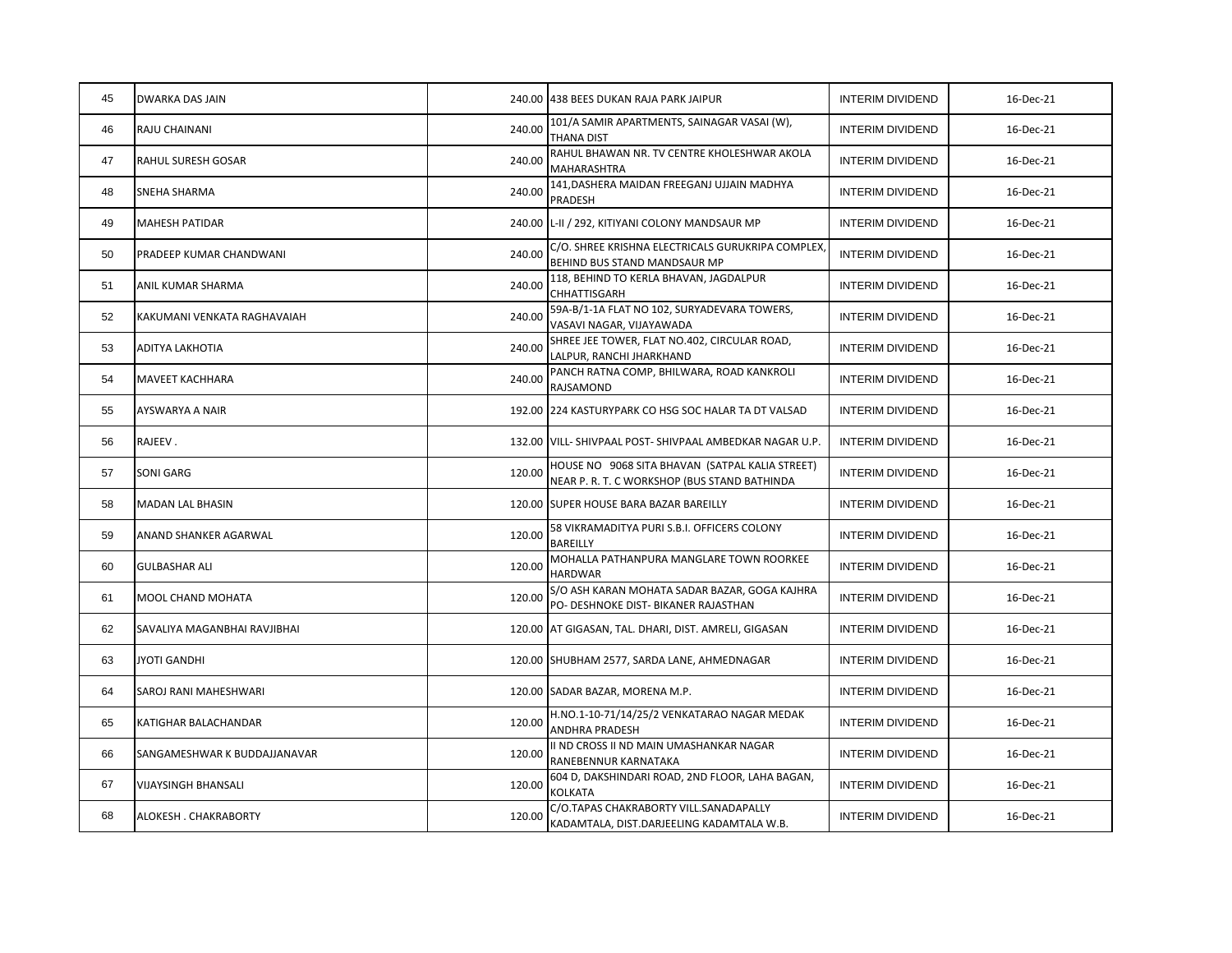| 69 | RAMNEEK SINGH                  | 108.00 | H NO.245, SECTOR 1 HUDA URBAN ESTATE SHAHBAD<br><b>HARYANA</b>                    | <b>INTERIM DIVIDEND</b> | 16-Dec-21 |
|----|--------------------------------|--------|-----------------------------------------------------------------------------------|-------------------------|-----------|
| 70 | KUSUMA KUMARI P                | 98.40  | H NO 8-125/8 M R PALLI NEW BALAJI COLONY TIRUPATI<br>ANDHRA PRADESH               | <b>INTERIM DIVIDEND</b> | 16-Dec-21 |
| 71 | SHAHNAZ PARVEEN                | 96.00  | 195/49, JAGAT NARAIN ROAD, NEAR NOOR HOSPITAL<br>GOLAGANJ LUCKNOW U.P.            | <b>INTERIM DIVIDEND</b> | 16-Dec-21 |
| 72 | RAJ KUMAR AGRAWAL              | 96.00  | AREA NO.-6, P.O.-MAITHON, DIST.-DHANBAD,<br>JHARKHAND                             | <b>INTERIM DIVIDEND</b> | 16-Dec-21 |
| 73 | SHAILESH KUMAR GWAL            |        | 74.40 MIG-3/3/45, NEHRU NAGAR, REWA, M.P.                                         | <b>INTERIM DIVIDEND</b> | 16-Dec-21 |
| 74 | GIRIJA GADIYA                  |        | 72.00 1 KHOD KA VAS PALI - MARWAR PALI RAJASTHAN                                  | <b>INTERIM DIVIDEND</b> | 16-Dec-21 |
| 75 | <b>S SIVAKUMAR</b>             | 72.00  | NO 385 99 OMSAKTHI NAGAR VENGIKKAL<br>THIRUVANNAMALAI TAMIL NAD                   | <b>INTERIM DIVIDEND</b> | 16-Dec-21 |
| 76 | SHAHID MASOOD                  |        | 60.00 D 31 183 MADANPURA VARANASI                                                 | <b>INTERIM DIVIDEND</b> | 16-Dec-21 |
| 77 | <b>SUDHIR RAI GAUTAM</b>       |        | 60.00 22 HOLI MOHALLA GARH MUKTESHWAR GHAZIABAD                                   | <b>INTERIM DIVIDEND</b> | 16-Dec-21 |
| 78 | ALTAPH GULAB BAGWAN            | 60.00  | A/P.PETH VADGAON TAL.HATKANGALE DIST.KOLHAPUR<br>PETH VADGAON MAHARASHTRA         | <b>INTERIM DIVIDEND</b> | 16-Dec-21 |
| 79 | ASHOK KUMAR SONI               |        | 60.00 LIG A/69 ARERA COLONY BHOPAL MADHYA PRADESH                                 | <b>INTERIM DIVIDEND</b> | 16-Dec-21 |
| 80 | <b>B SATYANARAYANA</b>         | 60.00  | HOUSE NO-29, LAKSHMI NAGAR, MYDUKUR ROAD,<br><b>PRODDATUR</b>                     | <b>INTERIM DIVIDEND</b> | 16-Dec-21 |
| 81 | MALLIKARJUNA SHARANAPPA ABALUR | 60.00  | KALLESHWAR NIVAS, RAJ RAJESHWARI NAGAR,<br>RANEBEBBUR                             | <b>INTERIM DIVIDEND</b> | 16-Dec-21 |
| 82 | RAJA GOPAL S                   |        | 60.00 39 RAJARAJESWARI NAGAR, CHETTILAPAKKAM, CHENNAI                             | <b>INTERIM DIVIDEND</b> | 16-Dec-21 |
| 83 | D S NAGARAJAN                  | 60.00  | NO 10, BAJANAI MADA STREET, MADAPPURAM,<br>TIRUVARUR                              | <b>INTERIM DIVIDEND</b> | 16-Dec-21 |
| 84 | S. R. PRIYA                    |        | 60.00 198, SANKARANKOVIL ROAD, RAJAPALAYAM TAMILNADU                              | <b>INTERIM DIVIDEND</b> | 16-Dec-21 |
| 85 | KRISHNAKUMAR                   | 60.00  | 7/511, KAMALA VILAS, PO-MANASSERY, KOZHIKODE,<br>KERALA                           | <b>INTERIM DIVIDEND</b> | 16-Dec-21 |
| 86 | ABY SAM P ABRAHAM              | 60.00  | PARACKAMANNIL NECHOLIL ERUVALLIPRA MANJADY PO<br>THIRUVALLA PATHANAMTHITTA KERALA | <b>INTERIM DIVIDEND</b> | 16-Dec-21 |
| 87 | <b>JASWANT KAUR</b>            | 52.80  | BALACHOUR TEACHER COLONY, W.NO-3, 600,<br>NAWANSHAHR, PUNJAB                      | <b>INTERIM DIVIDEND</b> | 16-Dec-21 |
| 88 | SHEELA KUMARI                  | 52.80  | 59 BHADEJI TOWN/VILL BHADEJI ANCHAL MANPUR DISTT<br><b>GAYA GAYA BIHAR</b>        | <b>INTERIM DIVIDEND</b> | 16-Dec-21 |
| 89 | KAVITA PURI                    | 48.00  | WARD NO 3 DUNGA BAZAR TEH NURPUR DISTT KANGRA<br>NURPUR HIMACHAL PRADESH INDIA    | <b>INTERIM DIVIDEND</b> | 16-Dec-21 |
| 90 | SACHIN KUMAR                   | 48.00  | NAYA PARIV HAULI CHAUK JEWAR, GAUTAMBUDDH<br>NAGAR, JEWAR, UTTAR PRADESH          | <b>INTERIM DIVIDEND</b> | 16-Dec-21 |
| 91 | MAHESH RAMCHAND MAKHIJANI      | 48.00  | PLOT NO 183 WARD NO 5/A VILLAGE ADIPUR<br>GANDHIDHAM KUTCH GANDHIDHAM             | <b>INTERIM DIVIDEND</b> | 16-Dec-21 |
| 92 | NIPAM CHANDRAKANT SHAH         |        | 48.00 11 C SWEET HOME SOC SHREYAS TEKRA AHMEDABAD                                 | <b>INTERIM DIVIDEND</b> | 16-Dec-21 |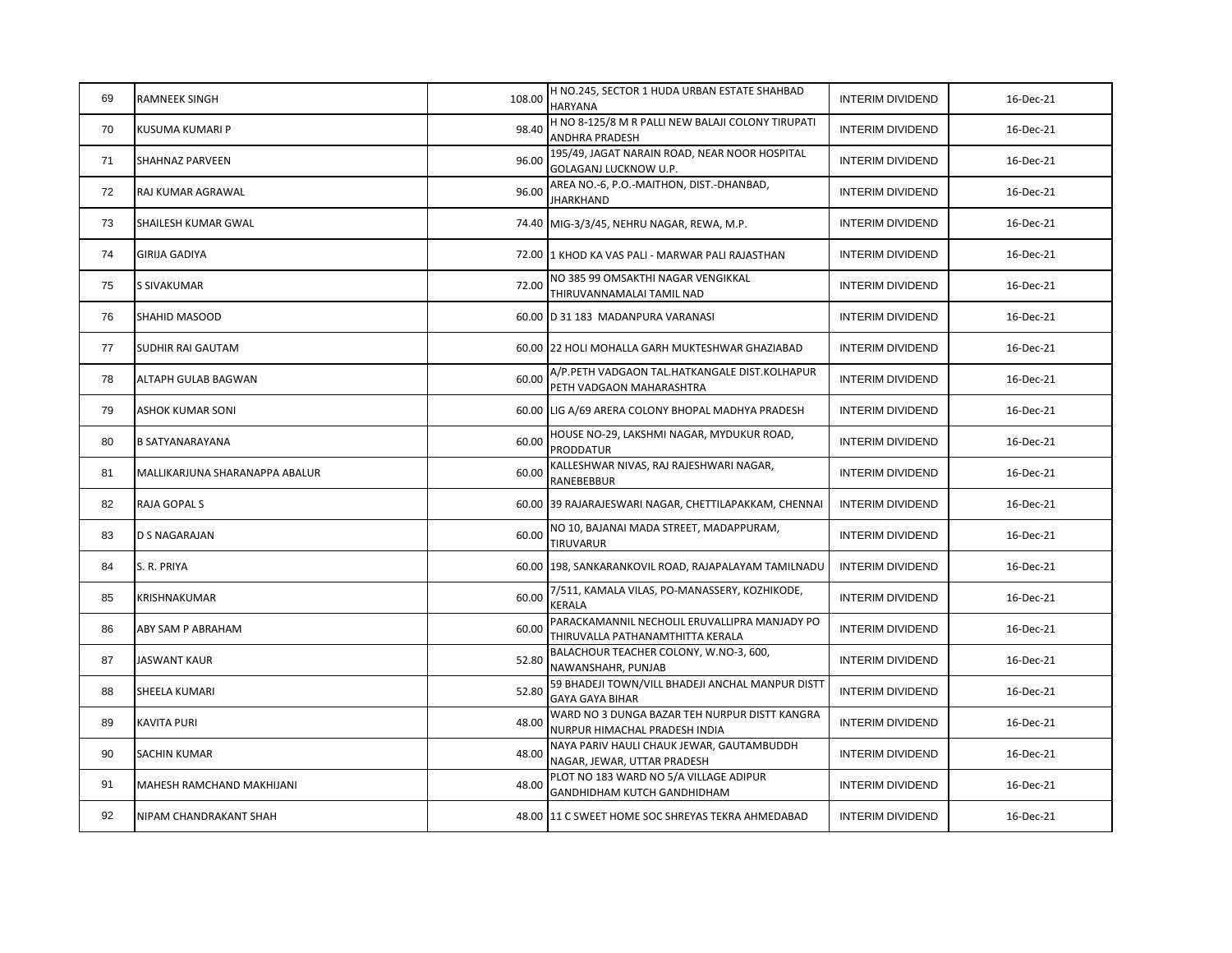| 93  | DINESH ASHOK PRAJAPATI       | 48.00 | 401, ABHISHEK CO-OP HSG SOC. ASHOPALAV<br>COMPOUND VAPI GUJARAT                       | <b>INTERIM DIVIDEND</b> | 16-Dec-21 |
|-----|------------------------------|-------|---------------------------------------------------------------------------------------|-------------------------|-----------|
| 94  | <b>MALAN BEGUM</b>           |       | 48.00 91 E,16TH MAIN, VIJAYNAGAR, BANGALORE, KARNATAKA                                | <b>INTERIM DIVIDEND</b> | 16-Dec-21 |
| 95  | G A LAKSHMI HARISH           | 48.00 | 41 UPPER HUTTA BHADRAVATHI, BHADRAVATHI,<br><b>KARNATAKA</b>                          | <b>INTERIM DIVIDEND</b> | 16-Dec-21 |
| 96  | POONGOTHAI R                 |       | 48.00 NO 6, NEDUMARAN NAGAR, J P COMPLEX, DHARMAPURI                                  | <b>INTERIM DIVIDEND</b> | 16-Dec-21 |
| 97  | ARULPIRAGASAM S              | 48.00 | 4/19 KUTTAI THOTTATHAR STREET,<br>PERIANAUCKENPALAYAM, COIMBATORE, TAMIL NADU         | <b>INTERIM DIVIDEND</b> | 16-Dec-21 |
| 98  | GANGA SHREE KAKRANIA         | 48.00 | 20/1W/1, MOTILAL BASAK LANE, VINAYAK APPARTMENT,<br>KANKURGACHI KOLKATA               | <b>INTERIM DIVIDEND</b> | 16-Dec-21 |
| 99  | RAKESH KUMAR SHARMA          | 45.60 | NEAR BUS STAND BASSI KALWANIO KA MOHALLA BASSI<br>JAIPUR RAJASTHAN                    | <b>INTERIM DIVIDEND</b> | 16-Dec-21 |
| 100 | <b>TAPAS SAHA</b>            | 40.80 | 3/18, SREENAGAR PALLY, BENACHITY, DURGAPUR,<br><b>BURDWAN</b>                         | <b>INTERIM DIVIDEND</b> | 16-Dec-21 |
| 101 | RAJENDRA GOVIND SAVAIKAR     |       | 38.40 JHAKI GOVIND NIWAS AT MUSLIMWADA BICHOLIM GOA                                   | <b>INTERIM DIVIDEND</b> | 16-Dec-21 |
| 102 | KIRAN BALKRISHNA BANKAR      | 38.40 | A/P - BRAMHANI TAL - RAHURI DIST: - AHMEDNAGAR<br>AHMEDNAGAR MAHARASHTRA              | <b>INTERIM DIVIDEND</b> | 16-Dec-21 |
| 103 | ANITA SINGH                  | 36.00 | W/O DR RANJIT SINGH GANDHI NAGAR BAHUA DISTT-<br><b>FATEHPUR UTTAR PRAD</b>           | <b>INTERIM DIVIDEND</b> | 16-Dec-21 |
| 104 | MAHAVIR PRASAD BHARECH       | 36.00 | 1108, SUBHASH COLONY, WARD NO.17,<br>SIKAR, RAJASTHAN                                 | <b>INTERIM DIVIDEND</b> | 16-Dec-21 |
| 105 | HIMMATRAO BHAURAO CHAVHAN    | 36.00 | FLAT NO.3, BURKULE PLAZA, SUNDERBAN COLONY,<br>MAGH SECTOR, CIDCO, NASHIK MAHARASHTRA | <b>INTERIM DIVIDEND</b> | 16-Dec-21 |
| 106 | RAJYALAKSHMI DEETI           | 36.00 | D NO 9-47-8 KUMMARI STREET KOTHAPET VIJAYAWADA<br>ANDHRA PRADESH                      | <b>INTERIM DIVIDEND</b> | 16-Dec-21 |
| 107 | TAMALAMPUDI VENKATA REDDY    | 36.00 | CHINTA VENKATRAYUDU, CYCLE DEALERS, UBALANKA,<br>EAST GODAVERI DISTRICT               | <b>INTERIM DIVIDEND</b> | 16-Dec-21 |
| 108 | MATCHA MOHANA CHARLU         | 36.00 | ING VYSYA BANK LTD, CHELURU, BAGEPALLI (TQ)<br>KOLAR(DT)                              | <b>INTERIM DIVIDEND</b> | 16-Dec-21 |
| 109 | <b>KAUSIK DAS</b>            | 36.00 | NEAR GURUMA BASTRALAYA AIR FORCE GATE<br>GORAIMARI PO SALONIBARI TEZPUR ASSAM         | <b>INTERIM DIVIDEND</b> | 16-Dec-21 |
| 110 | <b>RUCHIR KOHLI</b>          |       | 26.40 40B TG 1 VIKAS PURI NEW DELHI                                                   | <b>INTERIM DIVIDEND</b> | 16-Dec-21 |
| 111 | KISALAY PATEL                | 24.00 | KRISHNA MOHINI VIDYA MANDIR LAHARTARA VARANASI<br>U.P                                 | <b>INTERIM DIVIDEND</b> | 16-Dec-21 |
| 112 | GHANSHYAM SHARMA             | 24.00 | P.NO B-14 A RADHA VIHAR COLONY NEW SAWGAR ROAD<br>SODALA NEW SAWGAR ROAD SODALA       | <b>INTERIM DIVIDEND</b> | 16-Dec-21 |
| 113 | ANAND GAGRANI                | 24.00 | KRISHAN KUNJ JUNA MANDIR KI GALI PRATAPGARH<br><b>RAJASTHAN</b>                       | <b>INTERIM DIVIDEND</b> | 16-Dec-21 |
| 114 | DARSHANA P PATEL             | 24.00 | D - 22 NILKANTH SOC SUMULDERI SUMULDERI ROAD<br><b>SURAT GUJARAT</b>                  | <b>INTERIM DIVIDEND</b> | 16-Dec-21 |
| 115 | JATIN VALIA                  | 24.00 | E 902 SKY HIGH APTS ORLEM TANK RD SHANKAR LANE<br>KANDIVALI W, MUMBAI                 | <b>INTERIM DIVIDEND</b> | 16-Dec-21 |
| 116 | CHANDRASHEKHAR DIWAKAR PATLE | 24.00 | FLAT NO 11 DREAM MINI MKT OPP ST PHILOMENA<br>SCHOOL JAIL R, NASIK MAHARASHTRA        | <b>INTERIM DIVIDEND</b> | 16-Dec-21 |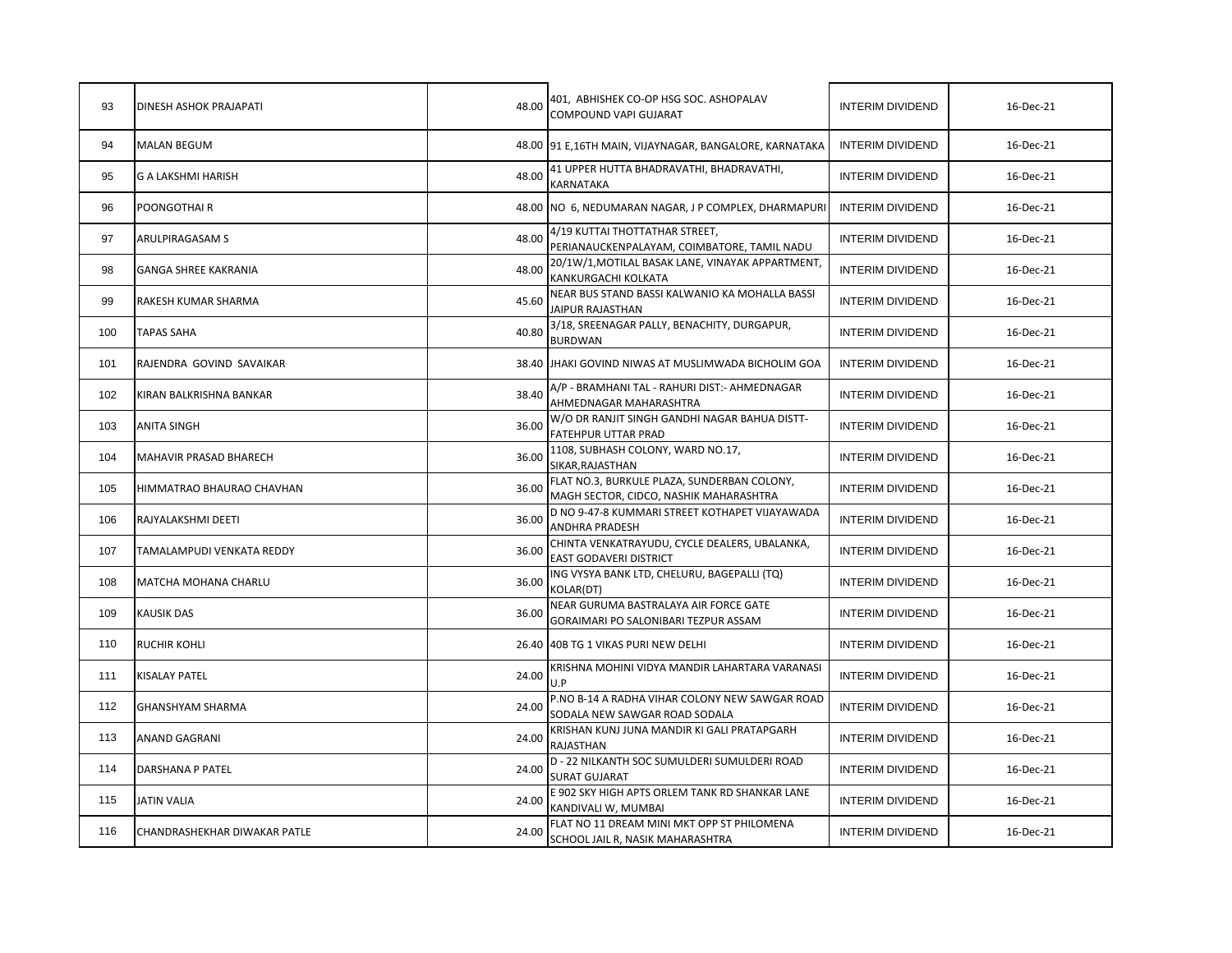| 117 | PREET KHEMCHANDANI       | 24.00 | 22/222 SHASTRI NAGAR AMAHIYA REWA MADHYA<br>PRADESH                                                             | <b>INTERIM DIVIDEND</b> | 16-Dec-21 |
|-----|--------------------------|-------|-----------------------------------------------------------------------------------------------------------------|-------------------------|-----------|
| 118 | RAJENDRA KUMAR JAIN      |       | 24.00 123, DR SAMPURNAND COLONY SIROHI RAJASTHAN                                                                | <b>INTERIM DIVIDEND</b> | 16-Dec-21 |
| 119 | ARUN KUMAR               | 24.00 | M/S SERVOTECH NO:3 FIRST FLOOR SRIRAM ARCADE, OPP<br>HEAD P.O, UDUPI KARNATAKA                                  | <b>INTERIM DIVIDEND</b> | 16-Dec-21 |
| 120 | <b>BHARATHKUMAR R</b>    | 24.00 | NO 6 J.P COMPLEX, BACKSIDE RANGA DPT, NEDUMARAN<br>NAGAR, DHARMAPURI                                            | <b>INTERIM DIVIDEND</b> | 16-Dec-21 |
| 121 | LATHA.K.K.               | 24.00 | HARISREE', NEAR SINDHU AUTO, KAVUNGAL,<br>MALAPPURAM KERALA                                                     | <b>INTERIM DIVIDEND</b> | 16-Dec-21 |
| 122 | SADHAN GHOSH             | 24.00 | VILL AND PO- MURAGACHHA, DISTT- NADIA, PS-<br>NAKASHIPARA, NEAR GHOSH PARA, WEST BENGAL                         | <b>INTERIM DIVIDEND</b> | 16-Dec-21 |
| 123 | MOHINI DEVI MUNDRA       |       | 24.00 MAIN ROAD, RAMBHA, GANJAM DIST, ORISSA                                                                    | <b>INTERIM DIVIDEND</b> | 16-Dec-21 |
| 124 | PRADIP KUMAR MOHAPATRA   |       | 24.00 KALOPADA TOWN THANA, SUNDARGARH ORISSA                                                                    | <b>INTERIM DIVIDEND</b> | 16-Dec-21 |
| 125 | SUNITA DEVI AGARWAL      | 24.00 | RAMTOSH BANERJEE LANE HIRAPUR DHANBAD<br><b>JHARKHAND</b>                                                       | <b>INTERIM DIVIDEND</b> | 16-Dec-21 |
| 126 | SARWAN KUMAR             |       | 24.00 H. NO. 123/3, CENTRAL TOWN, JALANDHAR, PUNJAB                                                             | <b>INTERIM DIVIDEND</b> | 16-Dec-21 |
| 127 | DEEP CHAND TRIPATHI      | 21.60 | 172 MANPUR WEST HALDWANI NEAR MAHINDRA<br>SHOWROOM HALDWANI UTTARAKHAND                                         | <b>INTERIM DIVIDEND</b> | 16-Dec-21 |
| 128 | PREMRAJ NAMDEO PATIL     |       | C/O AJAY PANDURANG PATIL 24B MATOSHREE NAGAR<br>21.60 DONGARGAON ROAD AT POST TAL SHAHADA SHAHAD<br>MAHARASHTRA | <b>INTERIM DIVIDEND</b> | 16-Dec-21 |
| 129 | C SELVARAJ               | 21.60 | 35, PALLIKOODU LANE PANDIA VELLALA STREET,<br>MADURAI, TAMILNADU                                                | <b>INTERIM DIVIDEND</b> | 16-Dec-21 |
| 130 | TAJWAR SINGH RAWAT       |       | 19.20 53 C BLOCK H SAKET DELHI                                                                                  | <b>INTERIM DIVIDEND</b> | 16-Dec-21 |
| 131 | AMIT KISHORE SHARMA      | 16.80 | 4 D 21 PAWAN PURI HOUSING BOARD COLONY BIKANER<br><b>RAJASTHAN</b>                                              | <b>INTERIM DIVIDEND</b> | 16-Dec-21 |
| 132 | VINOD SEBASTIAN          | 16.80 | KUNNANCHERY HOUSE, THOTTUMUKKAM PO,<br>KOZHIKODE, KERALA                                                        | <b>INTERIM DIVIDEND</b> | 16-Dec-21 |
| 133 | KEERTI SARASWAT          |       | 14.40 59 Dev Nagar Khandari Bye Pass Road Agra Uttar Pradesh                                                    | <b>INTERIM DIVIDEND</b> | 16-Dec-21 |
| 134 | MANJU VERMA              |       | 14.40 E -8 OFFICER COLONY DHANBAD JHARKHAND                                                                     | <b>INTERIM DIVIDEND</b> | 16-Dec-21 |
| 135 | ROSHAN LAL               | 12.00 | 1, 29, HOUSINGH BOARD JHUNJHUNU                                                                                 | <b>INTERIM DIVIDEND</b> | 16-Dec-21 |
| 136 | KIRTI SHAH               |       | C/3, H-WING, FLAT NO-81 3RD FLOOR, MAHAVIR NAGAR<br>12.00 SHANKER LANE, KANDIVALI-WEST MUMBAI,<br>MAHARASHTRA   | <b>INTERIM DIVIDEND</b> | 16-Dec-21 |
| 137 | DEEPAK POHUMAL JAGYASI   | 12.00 | GURUKRIPA APPTS FLAT NO 1, PIMPRI CHINCHWAD LINK<br>ROAD, PIMPRI, PUNE                                          | <b>INTERIM DIVIDEND</b> | 16-Dec-21 |
| 138 | <b>B R SHRISUMANGALA</b> | 12.00 | 32 10 MUTHUSAMY STREET RASIPURAM RASIPURAM<br>TAMILNADU                                                         | <b>INTERIM DIVIDEND</b> | 16-Dec-21 |
| 139 | T KALYANA CHAKRAVARTHI   | 9.60  | H NO 48-11/1-5/9 P.G. KRISHNAIAHVARI ST CURRENCY<br>NAGAR VIJAYAWADA ANDHRA PRADESH                             | <b>INTERIM DIVIDEND</b> | 16-Dec-21 |